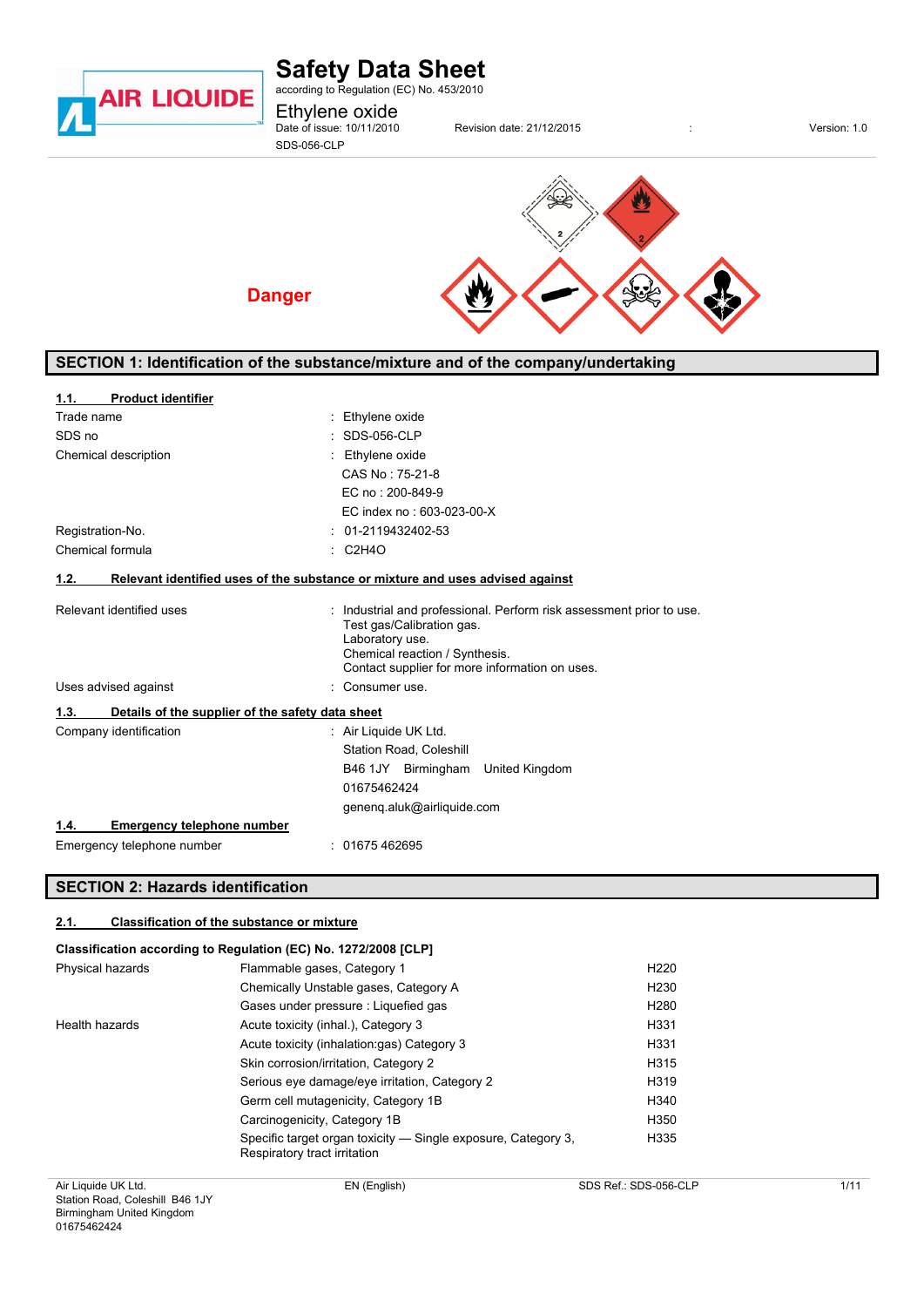

**Classification according to Directive 67/548/EEC [DSD] or 1999/45/EC [DPD]** F+; R12

### **2.2. Label elements**

**Labelling according to Regulation (EC) No. 1272/2008 [CLP]**

| Hazard pictograms (CLP)        |              |                                                                                        |                                                                                                                                                           |                                                                                                                                                                               |                                                                                                                                                                                                                                                                                                                                                                               |                                                                                                                                                                                |
|--------------------------------|--------------|----------------------------------------------------------------------------------------|-----------------------------------------------------------------------------------------------------------------------------------------------------------|-------------------------------------------------------------------------------------------------------------------------------------------------------------------------------|-------------------------------------------------------------------------------------------------------------------------------------------------------------------------------------------------------------------------------------------------------------------------------------------------------------------------------------------------------------------------------|--------------------------------------------------------------------------------------------------------------------------------------------------------------------------------|
|                                |              | GHS02                                                                                  | GHS04                                                                                                                                                     | GHS06                                                                                                                                                                         | GHS08                                                                                                                                                                                                                                                                                                                                                                         |                                                                                                                                                                                |
| Signal word (CLP)              |              | Danger                                                                                 |                                                                                                                                                           |                                                                                                                                                                               |                                                                                                                                                                                                                                                                                                                                                                               |                                                                                                                                                                                |
| Hazard statements (CLP)        |              | H315 - Causes skin irritation.<br>H350 - May cause cancer.<br>H331 - Toxic if inhaled. | H319 - Causes serious eye irritation.<br>H335 - May cause respiratory irritation.<br>H340 - May cause genetic defects.<br>H220 - Extremely flammable gas. | H280 - Contains gas under pressure; may explode if heated.<br>H230 - May react explosively even in the absence of air.                                                        |                                                                                                                                                                                                                                                                                                                                                                               |                                                                                                                                                                                |
| Precautionary statements (CLP) |              |                                                                                        |                                                                                                                                                           |                                                                                                                                                                               |                                                                                                                                                                                                                                                                                                                                                                               |                                                                                                                                                                                |
|                                |              | - Prevention : P201 - Obtain special instructions before use.<br>smoking.              | P264 - Wash  thoroughly after handling.                                                                                                                   | P261 - Avoid breathing dust/fume/gas/mist/vapours/spray.<br>P271 - Use only outdoors or in a well-ventilated area.                                                            | P202 - Do not handle until all safety precautions have been read and understood.<br>P280 - Wear protective gloves, protective clothing, eye protection, face protection.                                                                                                                                                                                                      | P210 - Keep away from heat, hot surfaces, sparks, open flames and other ignition sources. No                                                                                   |
|                                | - Response : |                                                                                        | P321 - Specific treatment (see  on this label).<br>P311 - Call a POISON CENTER/doctor/                                                                    | contact lenses, if present and easy to do. Continue rinsing.<br>P381 - Eliminate all ignition sources if safe to do so.<br>P302+P352 - IF ON SKIN: Wash with plenty of water/ | P308+P313 - IF exposed or concerned: Get medical advice/attention.<br>P332+P313 - If skin irritation occurs: Get medical advice/attention.<br>P337+P313 - If eye irritation persists: Get medical advice/attention.<br>P377 - Leaking gas fire: Do not extinguish, unless leak can be stopped safely.<br>P362+P364 - Take off contaminated clothing and wash it before reuse. | P305+P351+P338 - IF IN EYES: Rinse cautiously with water for several minutes. Remove<br>P304+P340 - IF INHALED: Remove person to fresh air and keep comfortable for breathing. |
|                                | - Storage :  | P405 - Store locked up.                                                                | P403 - Store in a well-ventilated place.                                                                                                                  |                                                                                                                                                                               | P403+P233 - Store in a well-ventilated place. Keep container tightly closed.<br>P410+P403 - Protect from sunlight. Store in a well-ventilated place.                                                                                                                                                                                                                          |                                                                                                                                                                                |
|                                |              | - Disposal considerations : P501 - Dispose of contents/container to                    |                                                                                                                                                           |                                                                                                                                                                               |                                                                                                                                                                                                                                                                                                                                                                               |                                                                                                                                                                                |
|                                |              |                                                                                        |                                                                                                                                                           |                                                                                                                                                                               |                                                                                                                                                                                                                                                                                                                                                                               |                                                                                                                                                                                |

### **2.3. Other hazards**

: None.

# **SECTION 3: Composition/information on ingredients**

### **3.1. Substance**

| <b>Name</b>    | <b>Product identifier</b> | %   | <b>Classification according to</b><br>Directive 67/548/EEC | <b>Classification according to</b><br><b>Regulation (EC) No. 1272/2008</b><br><b>ICLP1</b> |
|----------------|---------------------------|-----|------------------------------------------------------------|--------------------------------------------------------------------------------------------|
| Ethylene oxide | (CAS No) 75-21-8          | 100 | $F + R12$                                                  | . H <sub>220</sub><br>Flam, Gas 1                                                          |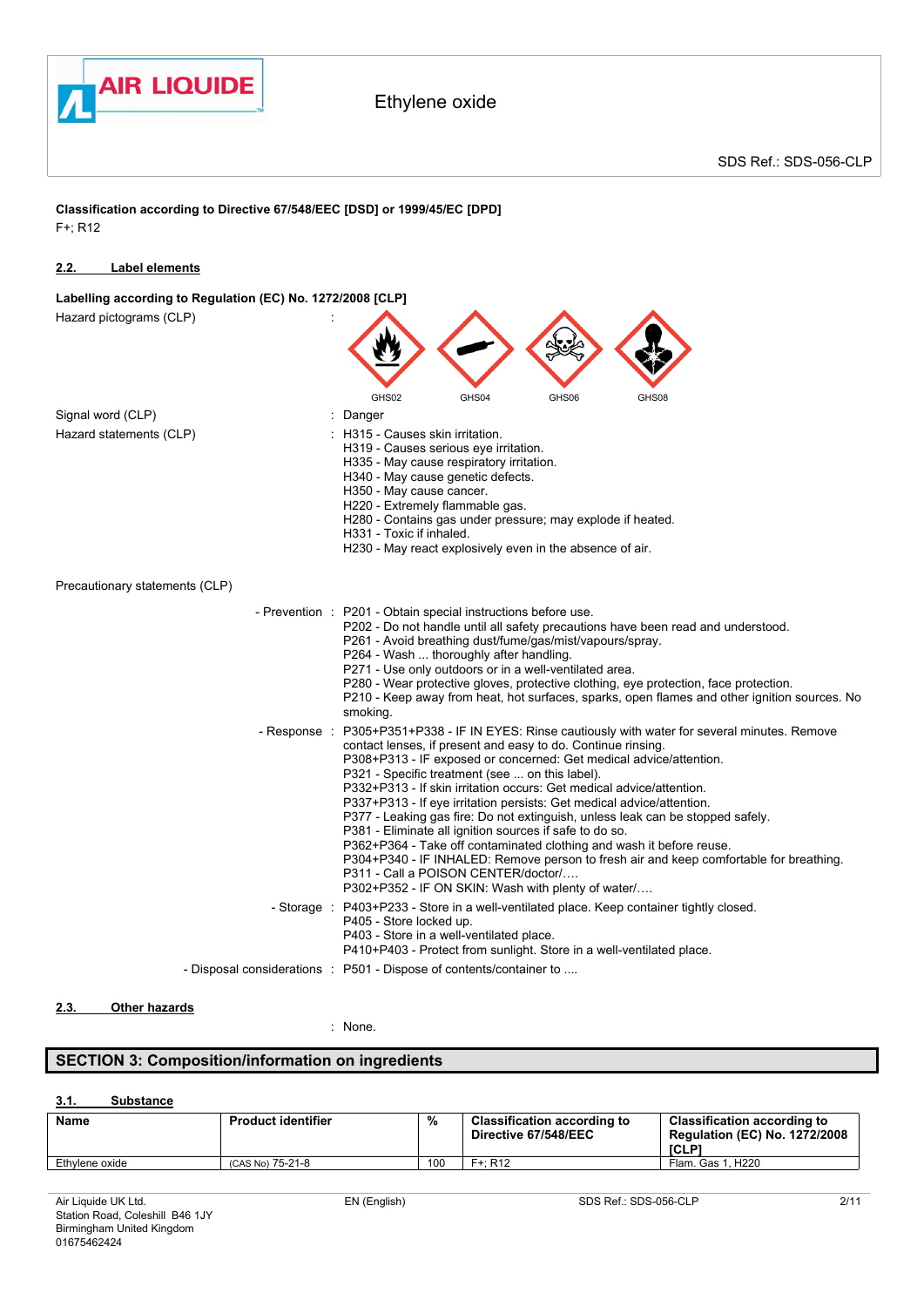

SDS Ref.: SDS-056-CLP

| (EC no) 200-849-9                   | Chem. Unst. Gas A, H230              |
|-------------------------------------|--------------------------------------|
| (EC index no) 603-023-00-X          | Press. Gas (Lig.), H280              |
| (Registration-No.) 01-2119432402-53 | Acute Tox. 3 (Inhalation), H331      |
|                                     | Acute Tox. 3 (Inhalation: qas), H331 |
|                                     | Skin Irrit. 2, H315                  |
|                                     | Eye Irrit. 2, H319                   |
|                                     | Muta, 1B, H340                       |
|                                     | Carc. 1B, H350                       |
|                                     | STOT SE 3, H335                      |

*Contains no other components or impurities which will influence the classification of the product.* Full text of R-phrases see section 16. Full text of H-statements see section 16.

 : Not applicable **3.2. Mixture** 

### **SECTION 4: First aid measures**

### **4.1. Description of first aid measures**

| - Inhalation   |                                                             | : Remove victim to uncontaminated area wearing self contained breathing apparatus. Keep<br>victim warm and rested. Call a doctor. Apply artificial respiration if breathing stopped.                                                                                                                                                                                                                                   |
|----------------|-------------------------------------------------------------|------------------------------------------------------------------------------------------------------------------------------------------------------------------------------------------------------------------------------------------------------------------------------------------------------------------------------------------------------------------------------------------------------------------------|
| - Skin contact |                                                             | : Remove contaminated clothing.                                                                                                                                                                                                                                                                                                                                                                                        |
| - Eye contact  |                                                             | Immediately flush eyes thoroughly with water for at least 15 minutes.                                                                                                                                                                                                                                                                                                                                                  |
| - Ingestion    |                                                             | Ingestion is not considered a potential route of exposure.                                                                                                                                                                                                                                                                                                                                                             |
| 4.2.           | Most important symptoms and effects, both acute and delayed |                                                                                                                                                                                                                                                                                                                                                                                                                        |
|                |                                                             | In high concentrations may cause asphyxiation. Symptoms may include loss of<br>mobility/consciousness. Victim may not be aware of asphyxiation.<br>In low concentrations may cause narcotic effects. Symptoms may include dizziness, headache,<br>nausea and loss of co-ordination.<br>May cause irritation to cornea (with temporary disturbance to vision).<br>May cause irritation to skin.<br>Refer to section 11. |
| 4.3.           |                                                             | Indication of any immediate medical attention and special treatment needed                                                                                                                                                                                                                                                                                                                                             |
|                |                                                             | Treat with corticosteroid spray as soon as possible after inhalation.<br>Obtain medical assistance.                                                                                                                                                                                                                                                                                                                    |

**SECTION 5: Firefighting measures**

| <b>Extinguishing media</b><br>5.1.                            |                                                                                                                                                                                                                                                                                                                                                                                                                                                                                                                                                                                                                                                        |
|---------------------------------------------------------------|--------------------------------------------------------------------------------------------------------------------------------------------------------------------------------------------------------------------------------------------------------------------------------------------------------------------------------------------------------------------------------------------------------------------------------------------------------------------------------------------------------------------------------------------------------------------------------------------------------------------------------------------------------|
| - Suitable extinguishing media                                | : Water spray or fog.<br>Dry powder.                                                                                                                                                                                                                                                                                                                                                                                                                                                                                                                                                                                                                   |
| - Unsuitable extinguishing media                              | : Do not use water jet to extinguish.<br>Carbon dioxide.                                                                                                                                                                                                                                                                                                                                                                                                                                                                                                                                                                                               |
| 5.2.<br>Special hazards arising from the substance or mixture |                                                                                                                                                                                                                                                                                                                                                                                                                                                                                                                                                                                                                                                        |
| Specific hazards                                              | : Exposure to fire may cause containers to rupture/explode.                                                                                                                                                                                                                                                                                                                                                                                                                                                                                                                                                                                            |
| Hazardous combustion products                                 | : Incomplete combustion may form carbon monoxide.                                                                                                                                                                                                                                                                                                                                                                                                                                                                                                                                                                                                      |
| 5.3.<br><b>Advice for fire-fighters</b>                       |                                                                                                                                                                                                                                                                                                                                                                                                                                                                                                                                                                                                                                                        |
| Specific methods                                              | : Use fire control measures appropriate for the surrounding fire. Exposure to fire and heat<br>radiation may cause gas receptacles to rupture. Cool endangered receptacles with water spray<br>jet from a protected position. Prevent water used in emergency cases from entering sewers and<br>drainage systems.<br>If possible, stop flow of product.<br>Use water spray or fog to knock down fire fumes if possible.<br>Do not extinguish a leaking gas flame unless absolutely necessary. Spontaneous/explosive re-<br>ignition may occur. Extinguish any other fire.<br>Move containers away from the fire area if this can be done without risk. |
| Air Liquide UK Ltd.                                           | EN (English)<br>SDS Ref.: SDS-056-CLP<br>3/11                                                                                                                                                                                                                                                                                                                                                                                                                                                                                                                                                                                                          |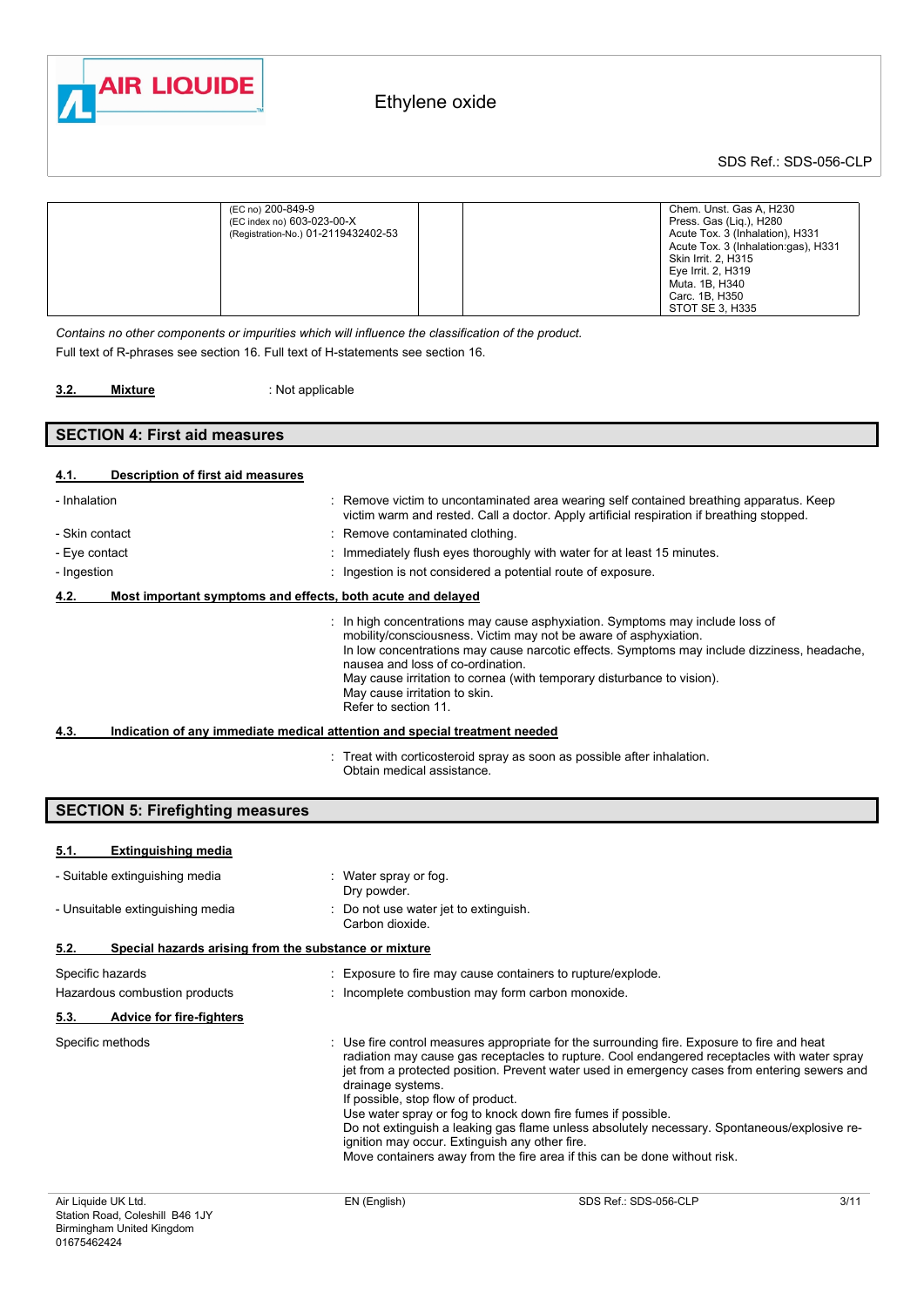

Special protective equipment for fire fighters : Wear gas tight chemically protective clothing in combination with self contained breathing apparatus. EN 943-2: Protective clothing against liquid and gaseous chemicals, aerosols and solid particles. Gas-tight chemical protective suits for emergency teams.

Standard EN 137 - Self-contained open-circuit compressed air breathing apparatus with full face mask.

### **SECTION 6: Accidental release measures**

#### **6.1. Personal precautions, protective equipment and emergency procedures**

|      |                                                      | : Try to stop release.                                                                                         |
|------|------------------------------------------------------|----------------------------------------------------------------------------------------------------------------|
|      |                                                      | Evacuate area.                                                                                                 |
|      |                                                      | Monitor concentration of released product.                                                                     |
|      |                                                      | Consider the risk of potentially explosive atmospheres.                                                        |
|      |                                                      | Wear self-contained breathing apparatus when entering area unless atmosphere is proved to<br>be safe.          |
|      |                                                      | Wear gas tight chemically protective clothing in combination with self contained breathing<br>apparatus.       |
|      |                                                      | Eliminate ignition sources.                                                                                    |
|      |                                                      | Ensure adequate air ventilation.                                                                               |
|      |                                                      | Prevent from entering sewers, basements and workpits, or any place where its accumulation<br>can be dangerous. |
|      |                                                      | Act in accordance with local emergency plan.                                                                   |
|      |                                                      | Stay upwind.                                                                                                   |
| 6.2. | <b>Environmental precautions</b>                     |                                                                                                                |
|      |                                                      |                                                                                                                |
|      |                                                      | : Try to stop release.                                                                                         |
|      |                                                      | Reduce vapour with fog or fine water spray.                                                                    |
| 6.3. | Methods and material for containment and cleaning up |                                                                                                                |
|      |                                                      | : Hose down area with water.<br>Ventilate area.                                                                |
|      |                                                      | Keep area evacuated and free from ignition sources until any spilled liquid has evaporated                     |
|      |                                                      | (ground free from frost).                                                                                      |
|      |                                                      | Wash contaminated equipment or sites of leaks with copious quantities of water.                                |
|      |                                                      |                                                                                                                |
| 6.4. | <b>Reference to other sections</b>                   |                                                                                                                |
|      |                                                      | $\therefore$ See also sections 8 and 13.                                                                       |
|      |                                                      |                                                                                                                |
|      |                                                      |                                                                                                                |

# **SECTION 7: Handling and storage**

**7.1. Precautions for safe handling**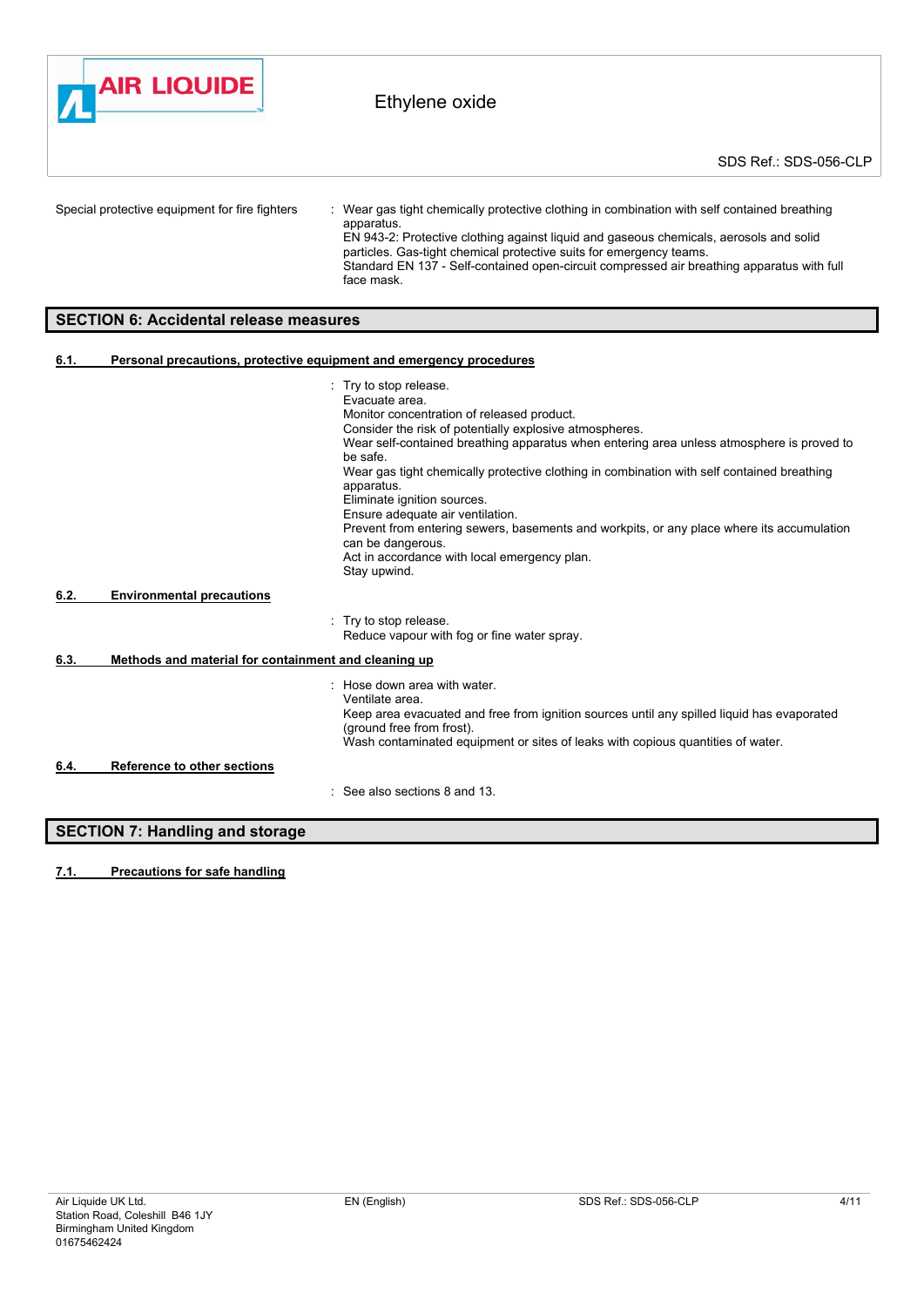

| Safe use of the product                                              | The substance must be handled in accordance with good industrial hygiene and safety<br>procedures.<br>Only experienced and properly instructed persons should handle gases under pressure.<br>Consider pressure relief device(s) in gas installations.<br>Ensure the complete gas system was (or is regularily) checked for leaks before use.<br>Do not smoke while handling product.<br>Avoid exposure, obtain special instructions before use.<br>Use only properly specified equipment which is suitable for this product, its supply pressure and<br>temperature. Contact your gas supplier if in doubt.<br>Installation of a cross purge assembly between the cylinder and the regulator is recommended.<br>Purge system with dry inert gas (e.g. helium or nitrogen) before gas is introduced and when<br>system is placed out of service.<br>Avoid suck back of water, acid and alkalis.<br>Assess the risk of potentially explosive atmospheres and the need for explosion-proof<br>equipment.<br>Purge air from system before introducing gas.<br>Take precautionary measures against static discharge.<br>Keep away from ignition sources (including static discharges).<br>Consider the use of only non-sparking tools.<br>Do not breathe gas.<br>Avoid release of product into atmosphere.                                                      |
|----------------------------------------------------------------------|-------------------------------------------------------------------------------------------------------------------------------------------------------------------------------------------------------------------------------------------------------------------------------------------------------------------------------------------------------------------------------------------------------------------------------------------------------------------------------------------------------------------------------------------------------------------------------------------------------------------------------------------------------------------------------------------------------------------------------------------------------------------------------------------------------------------------------------------------------------------------------------------------------------------------------------------------------------------------------------------------------------------------------------------------------------------------------------------------------------------------------------------------------------------------------------------------------------------------------------------------------------------------------------------------------------------------------------------------------------|
| Safe handling of the gas receptacle                                  | Refer to supplier's container handling instructions.<br>Do not allow backfeed into the container.<br>Protect cylinders from physical damage; do not drag, roll, slide or drop.<br>When moving cylinders, even for short distances, use a cart (trolley, hand truck, etc.) designed<br>to transport cylinders.<br>Leave valve protection caps in place until the container has been secured against either a wall<br>or bench or placed in a container stand and is ready for use.<br>If user experiences any difficulty operating cylinder valve discontinue use and contact supplier.<br>Never attempt to repair or modify container valves or safety relief devices.<br>Damaged valves should be reported immediately to the supplier.<br>Keep container valve outlets clean and free from contaminants particularly oil and water.<br>Replace valve outlet caps or plugs and container caps where supplied as soon as container is<br>disconnected from equipment.<br>Close container valve after each use and when empty, even if still connected to equipment.<br>Never attempt to transfer gases from one cylinder/container to another.<br>Never use direct flame or electrical heating devices to raise the pressure of a container.<br>Do not remove or deface labels provided by the supplier for the identification of the cylinder<br>contents. |
| Conditions for safe storage, including any incompatibilities<br>7.2. |                                                                                                                                                                                                                                                                                                                                                                                                                                                                                                                                                                                                                                                                                                                                                                                                                                                                                                                                                                                                                                                                                                                                                                                                                                                                                                                                                             |
|                                                                      | : Observe all regulations and local requirements regarding storage of containers.<br>Containers should not be stored in conditions likely to encourage corrosion.<br>Container valve guards or caps should be in place.<br>Containers should be stored in the vertical position and properly secured to prevent them from<br>falling over.<br>Stored containers should be periodically checked for general condition and leakage.<br>Keep container below 50°C in a well ventilated place.<br>Store containers in location free from fire risk and away from sources of heat and ignition.<br>Keep away from combustible materials.<br>Segregate from oxidant gases and other oxidants in store.<br>All electrical equipment in the storage areas should be compatible with the risk of a potentially<br>explosive atmosphere.                                                                                                                                                                                                                                                                                                                                                                                                                                                                                                                              |
| Specific end use(s)<br>7.3.                                          |                                                                                                                                                                                                                                                                                                                                                                                                                                                                                                                                                                                                                                                                                                                                                                                                                                                                                                                                                                                                                                                                                                                                                                                                                                                                                                                                                             |

: None.

# **SECTION 8: Exposure controls/personal protection**

# **8.1. Control parameters**

| ---<br>oxide (75-21-8)<br>Ethylene <   |                                                 |                      |  |
|----------------------------------------|-------------------------------------------------|----------------------|--|
| OEL<br>Exposure Limits<br>Occupational |                                                 |                      |  |
| ⊟nite⊾<br>Kingdom<br><b>NINGUOTI</b>   | UK<br>$Im \alpha/m^{37}$<br>WEL<br>-<br>--<br>- | $9.2 \text{ mg/m}^3$ |  |
|                                        |                                                 |                      |  |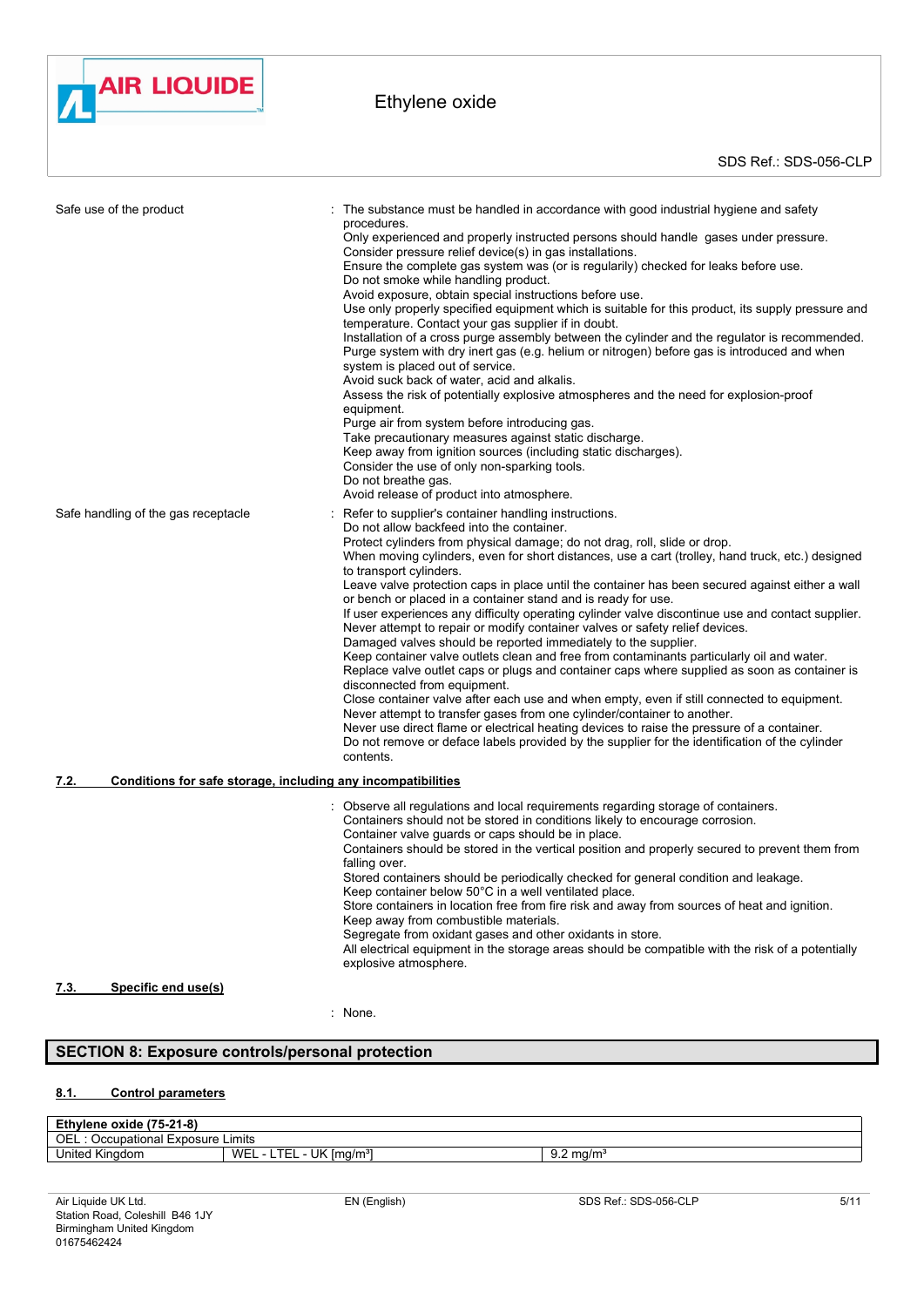

SDS Ref.: SDS-056-CLP

| WEL - LTEL - UK [ppm]                                                        |           | 5 ppm                                                                                                                                                                                                                                                                                                                                                                                                                                                                                                                                                      |
|------------------------------------------------------------------------------|-----------|------------------------------------------------------------------------------------------------------------------------------------------------------------------------------------------------------------------------------------------------------------------------------------------------------------------------------------------------------------------------------------------------------------------------------------------------------------------------------------------------------------------------------------------------------------|
| Ethylene oxide (75-21-8)                                                     |           |                                                                                                                                                                                                                                                                                                                                                                                                                                                                                                                                                            |
| DNEL: Derived no effect level (Workers)                                      |           |                                                                                                                                                                                                                                                                                                                                                                                                                                                                                                                                                            |
| Acute - systemic effects, inhalation                                         |           | $5 \text{ mg/m}^3$                                                                                                                                                                                                                                                                                                                                                                                                                                                                                                                                         |
|                                                                              |           | 2.7 ppm                                                                                                                                                                                                                                                                                                                                                                                                                                                                                                                                                    |
| Long-term - systemic effects, inhalation                                     |           | $1.6$ mg/m <sup>3</sup> (DMEL)                                                                                                                                                                                                                                                                                                                                                                                                                                                                                                                             |
| Ethylene oxide (75-21-8)                                                     |           |                                                                                                                                                                                                                                                                                                                                                                                                                                                                                                                                                            |
| PNEC: Predicted no effect concentration                                      |           |                                                                                                                                                                                                                                                                                                                                                                                                                                                                                                                                                            |
| Aqua (freshwater)                                                            |           | 0.084 mg/l                                                                                                                                                                                                                                                                                                                                                                                                                                                                                                                                                 |
| Aqua (marine water)                                                          |           | 0.0084 mg/l                                                                                                                                                                                                                                                                                                                                                                                                                                                                                                                                                |
| Sediment, freshwater                                                         |           | $0.178$ mg/kg dwt                                                                                                                                                                                                                                                                                                                                                                                                                                                                                                                                          |
| Sediment, marine water<br>Soil, agricultural                                 |           | 0.0178 mg/kg dwt<br>0.0136 mg/kg dwt                                                                                                                                                                                                                                                                                                                                                                                                                                                                                                                       |
| Micro-organisms or PNEC sewage treatment plant (STP)                         |           | 13 mg/l                                                                                                                                                                                                                                                                                                                                                                                                                                                                                                                                                    |
|                                                                              |           |                                                                                                                                                                                                                                                                                                                                                                                                                                                                                                                                                            |
| 8.2.<br><b>Exposure controls</b>                                             |           |                                                                                                                                                                                                                                                                                                                                                                                                                                                                                                                                                            |
| 8.2.1.<br>Appropriate engineering controls                                   |           |                                                                                                                                                                                                                                                                                                                                                                                                                                                                                                                                                            |
|                                                                              |           | : Provide adequate general and local exhaust ventilation.                                                                                                                                                                                                                                                                                                                                                                                                                                                                                                  |
|                                                                              |           | Product to be handled in a closed system.                                                                                                                                                                                                                                                                                                                                                                                                                                                                                                                  |
|                                                                              |           | Preferably use only permanent leak-tight installations (e.g. welded pipes).                                                                                                                                                                                                                                                                                                                                                                                                                                                                                |
|                                                                              |           | Systems under pressure should be regularily checked for leakages.                                                                                                                                                                                                                                                                                                                                                                                                                                                                                          |
|                                                                              |           | Ensure exposure is below occupational exposure limits (where available).                                                                                                                                                                                                                                                                                                                                                                                                                                                                                   |
|                                                                              |           | Gas detectors should be used when toxic gases may be released.<br>Consider work permit system e.g. for maintenance activities.                                                                                                                                                                                                                                                                                                                                                                                                                             |
| 8.2.2.<br>Individual protection measures, e.g. personal protective equipment |           |                                                                                                                                                                                                                                                                                                                                                                                                                                                                                                                                                            |
|                                                                              |           |                                                                                                                                                                                                                                                                                                                                                                                                                                                                                                                                                            |
|                                                                              |           | : A risk assessment should be conducted and documented in each work area to assess the risks<br>related to the use of the product and to select the PPE that matches the relevant risk. The<br>following recommendations should be considered:                                                                                                                                                                                                                                                                                                             |
|                                                                              |           | Protect eyes, face and skin from liquid splashes.<br>PPE compliant to the recommended EN/ISO standards should be selected.                                                                                                                                                                                                                                                                                                                                                                                                                                 |
| • Eye/face protection                                                        |           | Wear safety glasses with side shields.                                                                                                                                                                                                                                                                                                                                                                                                                                                                                                                     |
|                                                                              |           | Wear goggles and a face shield when transfilling or breaking transfer connections.                                                                                                                                                                                                                                                                                                                                                                                                                                                                         |
|                                                                              |           | Standard EN 166 - Personal eye-protection.                                                                                                                                                                                                                                                                                                                                                                                                                                                                                                                 |
|                                                                              |           | Provide readily accessible eye wash stations and safety showers.                                                                                                                                                                                                                                                                                                                                                                                                                                                                                           |
| • Skin protection                                                            |           |                                                                                                                                                                                                                                                                                                                                                                                                                                                                                                                                                            |
|                                                                              |           |                                                                                                                                                                                                                                                                                                                                                                                                                                                                                                                                                            |
| - Hand protection                                                            |           | Wear working gloves when handling gas containers.<br>Standard EN 388 - Protective gloves against mechanical risk.                                                                                                                                                                                                                                                                                                                                                                                                                                          |
|                                                                              |           | Wear chemically resistant protective gloves.                                                                                                                                                                                                                                                                                                                                                                                                                                                                                                               |
|                                                                              |           | Standard EN 374 - Protective gloves against chemicals.                                                                                                                                                                                                                                                                                                                                                                                                                                                                                                     |
|                                                                              |           |                                                                                                                                                                                                                                                                                                                                                                                                                                                                                                                                                            |
|                                                                              |           |                                                                                                                                                                                                                                                                                                                                                                                                                                                                                                                                                            |
|                                                                              |           | The breakthrough time of the selected gloves must be greater than the intended use period.                                                                                                                                                                                                                                                                                                                                                                                                                                                                 |
| - Other                                                                      |           | Consider the use of flame resistant anti-static safety clothing.                                                                                                                                                                                                                                                                                                                                                                                                                                                                                           |
|                                                                              |           |                                                                                                                                                                                                                                                                                                                                                                                                                                                                                                                                                            |
|                                                                              |           |                                                                                                                                                                                                                                                                                                                                                                                                                                                                                                                                                            |
|                                                                              |           |                                                                                                                                                                                                                                                                                                                                                                                                                                                                                                                                                            |
|                                                                              |           | Keep suitable chemically resistant protective clothing readily available for emergency use.                                                                                                                                                                                                                                                                                                                                                                                                                                                                |
|                                                                              | (IIR) 0,7 | Permeation time: minimum >480min long term exposure: material / thickness [mm] Butyl rubber<br>Consult glove manufacturer's product information on material suitability and material thickness.<br>Standard EN ISO 14116 - Limited flame spread materials.<br>Standard EN ISO 1149-5 - Protective clothing: Electrostatic properties.<br>Wear safety shoes while handling containers.<br>Standard EN ISO 20345 - Personal protective equipment - Safety footwear.<br>Standard EN943-1 - Full protective suits against liquid, solid and gaseous chemicals. |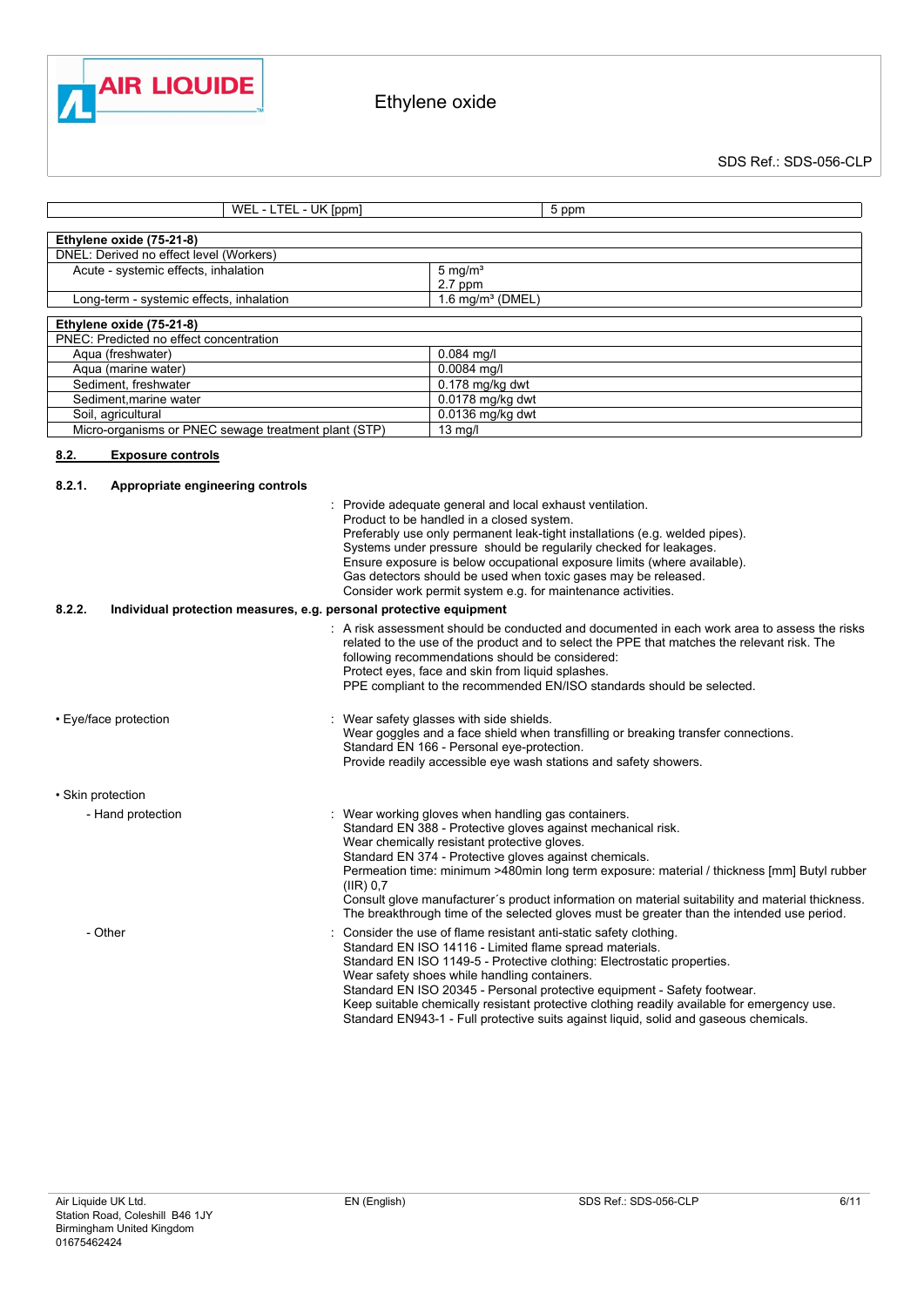

| • Respiratory protection | : Gas filters may be used if all surrounding conditions e.g. type and concentration of the<br>contaminant(s) and duration of use are known.<br>Use gas filters and full face mask, where exposure limits may be exceeded for a short-term<br>period, e.g. connecting or disconnecting containers.<br>Recommended: Filter AX (brown).<br>Consult respiratory device supplier's product information for the selection of the appropriate<br>device.<br>Gas filters do not protect against oxygen deficiency.<br>Standard EN 14387 - Gas filter(s), combined filter(s) and full face mask - EN 136.<br>Keep self contained breathing apparatus readily available for emergency use.<br>Standard EN 137 - Self-contained open-circuit compressed air breathing apparatus with full<br>face mask.<br>Self contained breathing apparatus is recommended, where unknown exposure may be<br>expected, e.g. during maintenance activities on installation systems. |
|--------------------------|-----------------------------------------------------------------------------------------------------------------------------------------------------------------------------------------------------------------------------------------------------------------------------------------------------------------------------------------------------------------------------------------------------------------------------------------------------------------------------------------------------------------------------------------------------------------------------------------------------------------------------------------------------------------------------------------------------------------------------------------------------------------------------------------------------------------------------------------------------------------------------------------------------------------------------------------------------------|
| • Thermal hazards        | : None necessary.                                                                                                                                                                                                                                                                                                                                                                                                                                                                                                                                                                                                                                                                                                                                                                                                                                                                                                                                         |

### **8.2.3. Environmental exposure controls**

: Refer to local regulations for restriction of emissions to the atmosphere. See section 13 for specific methods for waste gas treatment.

# **SECTION 9: Physical and chemical properties**

## **9.1. Information on basic physical and chemical properties**

Appearance

| Physical state at 20°C / 101.3kPa<br>٠          | : Gas.                                                                                                    |
|-------------------------------------------------|-----------------------------------------------------------------------------------------------------------|
| Colour<br>$\bullet$                             | : Colourless.                                                                                             |
| Odour                                           | Ethereal. Poor warning properties at low concentrations.                                                  |
| Odour threshold                                 | Odour threshold is subjective and inadequate to warn of overexposure.                                     |
| pH value                                        | Not applicable.                                                                                           |
| Molar mass                                      | $: 44$ g/mol                                                                                              |
| Melting point                                   | : $-112$ °C                                                                                               |
| Boiling point                                   | : $10.4 °C$                                                                                               |
| Flash point                                     | : Not applicable for gases and gas mixtures.                                                              |
| Critical temperature [°C]                       | : 196 $°C$                                                                                                |
| Evaporation rate (ether=1)                      | : Not applicable for gases and gas mixtures.                                                              |
| Flammability range                              | $: 2.6 - 100$ vol %                                                                                       |
| Vapour pressure [20°C]                          | : 1.4 bar(a)                                                                                              |
| Vapour pressure [50°C]                          | $: 3.9 \text{ bar(a)}$                                                                                    |
| Relative density, gas (air=1)                   | : 1.5                                                                                                     |
| Relative density, liquid (water=1)              | : 0.89                                                                                                    |
| Solubility in water                             | : No reliable data available.                                                                             |
| Partition coefficient n-octanol/water [log Kow] | $: -0.3$                                                                                                  |
| Auto-ignition temperature                       | : 435 °C                                                                                                  |
| Viscosity [20°C]                                | : Not applicable.                                                                                         |
| <b>Explosive Properties</b>                     | : Not applicable.                                                                                         |
| <b>Oxidising Properties</b>                     | : None.                                                                                                   |
| <b>Other information</b><br>9.2.                |                                                                                                           |
| Other data                                      | Gas/vapour heavier than air. May accumulate in confined spaces, particularly at or below<br>ground level. |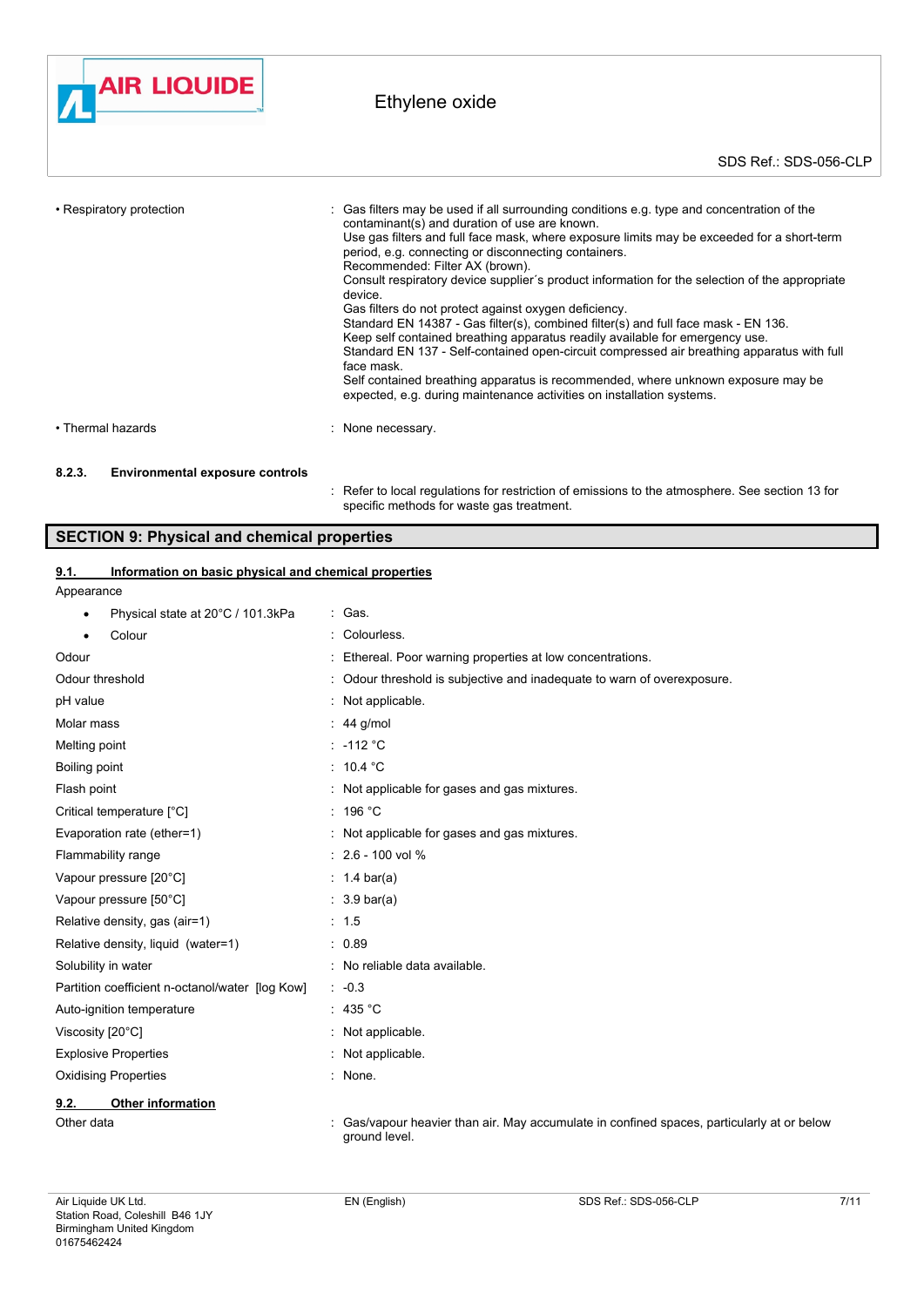

ſ

| <b>SECTION 10: Stability and reactivity</b> |                                         |                                                                                                                                                                                                                  |
|---------------------------------------------|-----------------------------------------|------------------------------------------------------------------------------------------------------------------------------------------------------------------------------------------------------------------|
|                                             |                                         |                                                                                                                                                                                                                  |
| 10.1.                                       | <b>Reactivity</b>                       |                                                                                                                                                                                                                  |
|                                             |                                         | : No reactivity hazard other than the effects described in sub-sections below.                                                                                                                                   |
| 10.2.                                       | <b>Chemical stability</b>               |                                                                                                                                                                                                                  |
|                                             |                                         | Stable under normal conditions.<br>Containers are commonly pressurised to 5-7 bars with nitrogen.<br>May polymerise.                                                                                             |
| 10.3.                                       | Possibility of hazardous reactions      |                                                                                                                                                                                                                  |
|                                             |                                         | : May react violently with oxidants.<br>Can form explosive mixture with air.                                                                                                                                     |
| 10.4.                                       | <b>Conditions to avoid</b>              |                                                                                                                                                                                                                  |
|                                             |                                         | : May decompose violently at high temperature and/or pressure or in the presence of a catalyst.<br>Keep away from heat/sparks/open flames/hot surfaces. - No smoking.<br>Avoid moisture in installation systems. |
| 10.5.                                       | Incompatible materials                  |                                                                                                                                                                                                                  |
|                                             |                                         | : Air, Oxidiser.<br>For additional information on compatibility refer to ISO 11114.                                                                                                                              |
| 10.6.                                       | <b>Hazardous decomposition products</b> |                                                                                                                                                                                                                  |
|                                             |                                         | Under normal conditions of storage and use, hazardous decomposition products should not be<br>produced.                                                                                                          |

# **SECTION 11: Toxicological information**

### **11.1. Information on toxicological effects**

| <b>Acute toxicity</b> |  |
|-----------------------|--|
|                       |  |

| LC50 inhalation rat (ppm)                | 1450 ppm/4h                                                                                        |
|------------------------------------------|----------------------------------------------------------------------------------------------------|
| Skin corrosion/irritation                | : Irritation to skin.                                                                              |
| Serious eye damage/irritation            | : Irritation to eyes.                                                                              |
| Respiratory or skin sensitisation        | : No known effects from this product.                                                              |
| Germ cell mutagenicity                   | : Possible risk of irreversible effects.                                                           |
| Carcinogenicity                          | : May have carcinogenic effect.                                                                    |
| <b>Toxic for reproduction: Fertility</b> | : No known effects from this product.                                                              |
| Toxic for reproduction: unborn child     | : No known effects from this product.                                                              |
| <b>STOT-single exposure</b>              | : May cause irritation to the respiratory tract.<br>Damage to red blood cells (haemolytic poison). |
| <b>STOT-repeated exposure</b>            | Damage to red blood cells (haemolytic poison).                                                     |
| <b>Aspiration hazard</b>                 | Not applicable for gases and gas mixtures.                                                         |

## **SECTION 12: Ecological information**

### **12.1. Toxicity**

| EC50 48h - Daphnia magna [mg/l] | 137 - 300 mg/l |
|---------------------------------|----------------|
| $EC50$ 72h - Algae $[mg/l]$     | 240 ma/l       |
| LC50 96 h - Fish [mq/l]         | 84 mg/l        |

## **12.2. Persistence and degradability**

Assessment : The substance is biodegradable. Unlikely to persist.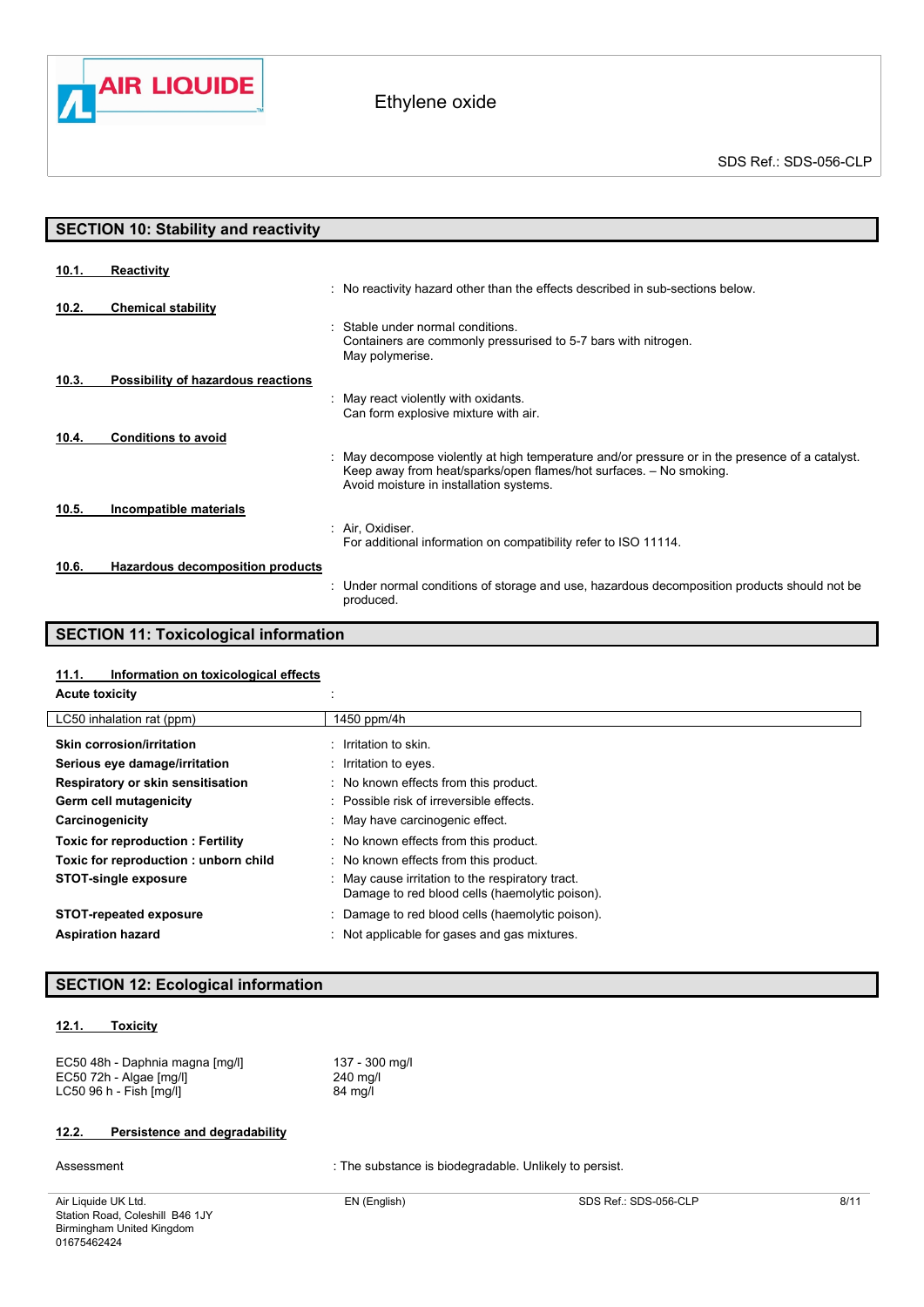

# Ethylene oxide

| 12.3.<br><b>Bioaccumulative potential</b>                               |                                                                                               |                                                                                                                                                                                                                                                        |      |  |
|-------------------------------------------------------------------------|-----------------------------------------------------------------------------------------------|--------------------------------------------------------------------------------------------------------------------------------------------------------------------------------------------------------------------------------------------------------|------|--|
| Assessment                                                              |                                                                                               | : Not expected to bioaccumulate due to the low log Kow (log Kow < 4). Refer to section 9.                                                                                                                                                              |      |  |
| 12.4.<br><b>Mobility in soil</b>                                        |                                                                                               |                                                                                                                                                                                                                                                        |      |  |
| Assessment                                                              | : Because of its high volatility, the product is unlikely to cause ground or water pollution. |                                                                                                                                                                                                                                                        |      |  |
| 12.5.<br><b>Results of PBT and vPvB assessment</b>                      |                                                                                               |                                                                                                                                                                                                                                                        |      |  |
| Assessment                                                              | : Not classified as PBT or vPvB.                                                              |                                                                                                                                                                                                                                                        |      |  |
| 12.6.<br>Other adverse effects                                          |                                                                                               |                                                                                                                                                                                                                                                        |      |  |
| Effect on ozone layer                                                   | : None.                                                                                       |                                                                                                                                                                                                                                                        |      |  |
| Effect on the global warming                                            | : No known effects from this product.                                                         |                                                                                                                                                                                                                                                        |      |  |
| <b>SECTION 13: Disposal considerations</b>                              |                                                                                               |                                                                                                                                                                                                                                                        |      |  |
| 13.1.<br><b>Waste treatment methods</b>                                 |                                                                                               |                                                                                                                                                                                                                                                        |      |  |
|                                                                         | Must not be discharged to atmosphere.                                                         | Ensure that the emission levels from local regulations or operating permits are not exceeded.<br>Refer to the EIGA code of practice Doc.30 "Disposal of Gases", downloadable at<br>http://www.eiga.org for more guidance on suitable disposal methods. |      |  |
| List of hazardous waste codes (from<br>Commission Decision 2001/118/EC) |                                                                                               | : 16 05 04: Gases in pressure containers (including halons) containing dangerous substances.                                                                                                                                                           |      |  |
| 13.2.<br><b>Additional information</b>                                  |                                                                                               |                                                                                                                                                                                                                                                        |      |  |
|                                                                         | : None.                                                                                       |                                                                                                                                                                                                                                                        |      |  |
| <b>SECTION 14: Transport information</b>                                |                                                                                               |                                                                                                                                                                                                                                                        |      |  |
| <b>UN</b> number<br>14.1.                                               |                                                                                               |                                                                                                                                                                                                                                                        |      |  |
| UN-No.                                                                  | : 1040                                                                                        |                                                                                                                                                                                                                                                        |      |  |
| UN proper shipping name<br>14.2.                                        |                                                                                               |                                                                                                                                                                                                                                                        |      |  |
| Transport by road/rail (ADR/RID)                                        | : ETHYLENE OXIDE                                                                              |                                                                                                                                                                                                                                                        |      |  |
| Transport by air (ICAO-TI / IATA-DGR)                                   | : Ethylene oxide                                                                              |                                                                                                                                                                                                                                                        |      |  |
| Transport by sea (IMDG)                                                 | $:$ ETHYLENE OXIDE                                                                            |                                                                                                                                                                                                                                                        |      |  |
| 14.3.<br><b>Transport hazard class(es)</b>                              |                                                                                               |                                                                                                                                                                                                                                                        |      |  |
| Labelling                                                               | 2.3 : Toxic gases<br>2.1 : Flammable gases                                                    |                                                                                                                                                                                                                                                        |      |  |
| Transport by road/rail (ADR/RID)                                        |                                                                                               |                                                                                                                                                                                                                                                        |      |  |
| Class                                                                   | $\therefore$ 2                                                                                |                                                                                                                                                                                                                                                        |      |  |
| Classification code                                                     | : 2TF                                                                                         |                                                                                                                                                                                                                                                        |      |  |
| Hazard identification number<br><b>Tunnel Restriction</b>               | : 263                                                                                         |                                                                                                                                                                                                                                                        |      |  |
|                                                                         |                                                                                               | : B/D - Tank carriage : Passage forbidden through tunnels of category B, C, D and E. Other<br>carriage : Passage forbidden through tunnels of category D and E                                                                                         |      |  |
| Air Liquide UK Ltd.                                                     | EN (English)                                                                                  | SDS Ref.: SDS-056-CLP                                                                                                                                                                                                                                  | 9/11 |  |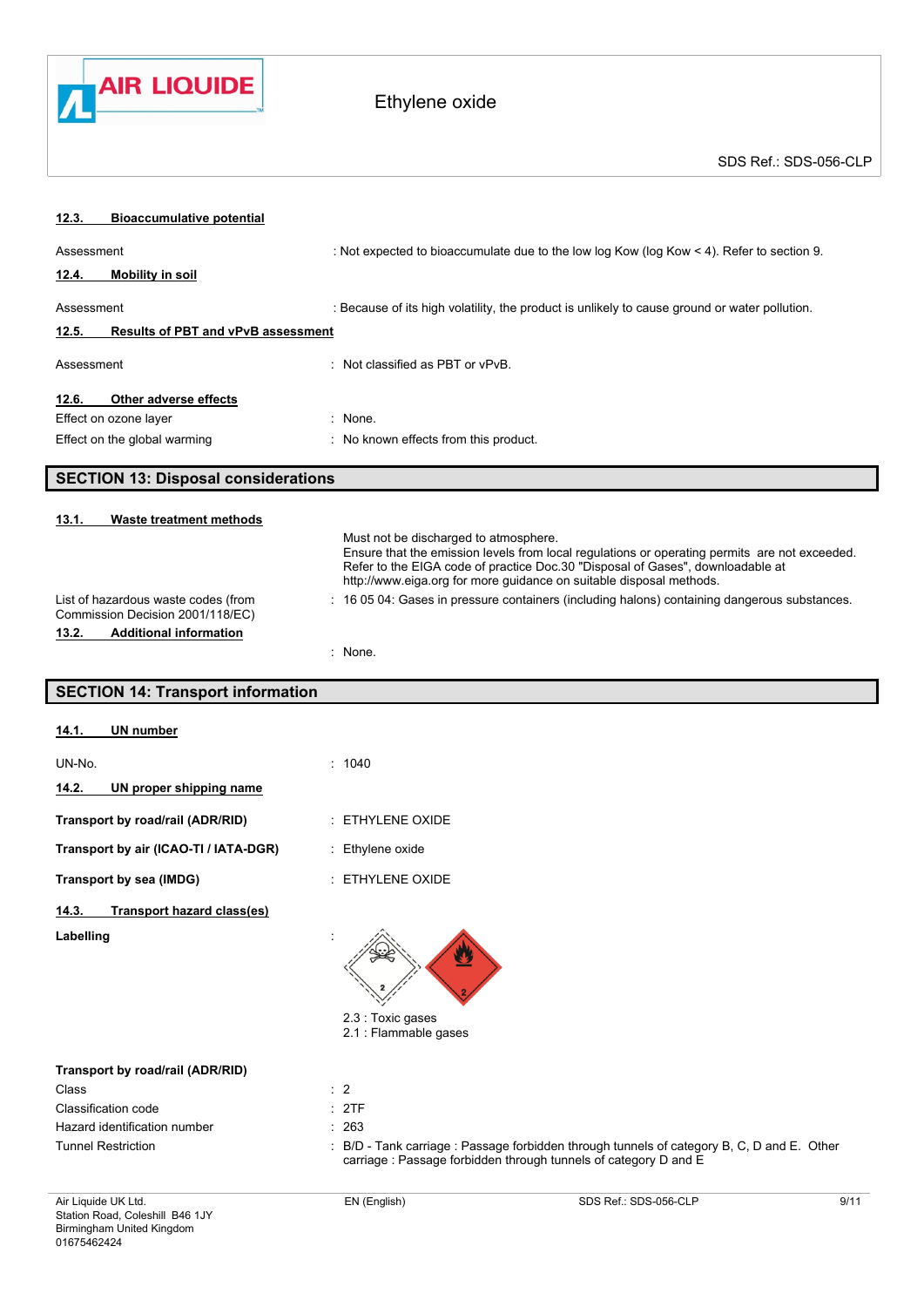

| Transport by air (ICAO-TI / IATA-DGR)<br>Class / Div. (Sub. risk(s))                                                                                                                                                                  |                                                                                                                                                                                                                                                                                                                                                                                                                                                                                                                                                                                                        |
|---------------------------------------------------------------------------------------------------------------------------------------------------------------------------------------------------------------------------------------|--------------------------------------------------------------------------------------------------------------------------------------------------------------------------------------------------------------------------------------------------------------------------------------------------------------------------------------------------------------------------------------------------------------------------------------------------------------------------------------------------------------------------------------------------------------------------------------------------------|
| Transport by sea (IMDG)<br>Class / Div. (Sub. risk(s))<br>Emergency Schedule (EmS) - Fire<br>Emergency Schedule (EmS) - Spillage<br>14.4.<br>Packing group                                                                            | $\therefore$ 2.3 (2.1)<br>$: F-D$<br>$: S-U$                                                                                                                                                                                                                                                                                                                                                                                                                                                                                                                                                           |
| Transport by road/rail (ADR/RID)<br>Transport by air (ICAO-TI / IATA-DGR)<br>Transport by sea (IMDG)<br><b>Environmental hazards</b><br>14.5.                                                                                         | : Not applicable<br>: Not applicable<br>: Not applicable                                                                                                                                                                                                                                                                                                                                                                                                                                                                                                                                               |
| Transport by road/rail (ADR/RID)<br>Transport by air (ICAO-TI / IATA-DGR)<br>Transport by sea (IMDG)                                                                                                                                  | : None.<br>: None.<br>: None.                                                                                                                                                                                                                                                                                                                                                                                                                                                                                                                                                                          |
| Special precautions for user<br>14.6.<br><b>Packing Instruction(s)</b><br>Transport by road/rail (ADR/RID)<br>Transport by air (ICAO-TI / IATA-DGR)<br>Passenger and Cargo Aircraft<br>Cargo Aircraft only<br>Transport by sea (IMDG) | : P200<br>: Forbidden<br>: Forbidden<br>: P200                                                                                                                                                                                                                                                                                                                                                                                                                                                                                                                                                         |
| Special transport precautions                                                                                                                                                                                                         | : Avoid transport on vehicles where the load space is not separated from the driver's<br>compartment.<br>Ensure vehicle driver is aware of the potential hazards of the load and knows what to do in the<br>event of an accident or an emergency.<br>Before transporting product containers:<br>- Ensure there is adequate ventilation.<br>- Ensure that containers are firmly secured.<br>- Ensure cylinder valve is closed and not leaking.<br>- Ensure valve outlet cap nut or plug (where provided) is correctly fitted.<br>- Ensure valve protection device (where provided) is correctly fitted. |

### **14.7. Transport in bulk according to Annex II of MARPOL 73/78 and the IBC Code**

: Not applicable

| <b>SECTION 15: Regulatory information</b>                                                                                        |              |                                                        |       |
|----------------------------------------------------------------------------------------------------------------------------------|--------------|--------------------------------------------------------|-------|
| Safety, health and environmental regulations/legislation specific for the substance or mixture<br>15.1.<br><b>EU-Regulations</b> |              |                                                        |       |
| Restrictions on use<br>Seveso directive 96/82/EC                                                                                 | : Listed.    | : Restricted to professional users (Annex XVII REACH). |       |
| <b>National regulations</b><br>National legislation                                                                              |              | : Ensure all national/local regulations are observed.  |       |
| Air Liquide UK Ltd.                                                                                                              | EN (English) | SDS Ref.: SDS-056-CLP                                  | 10/11 |